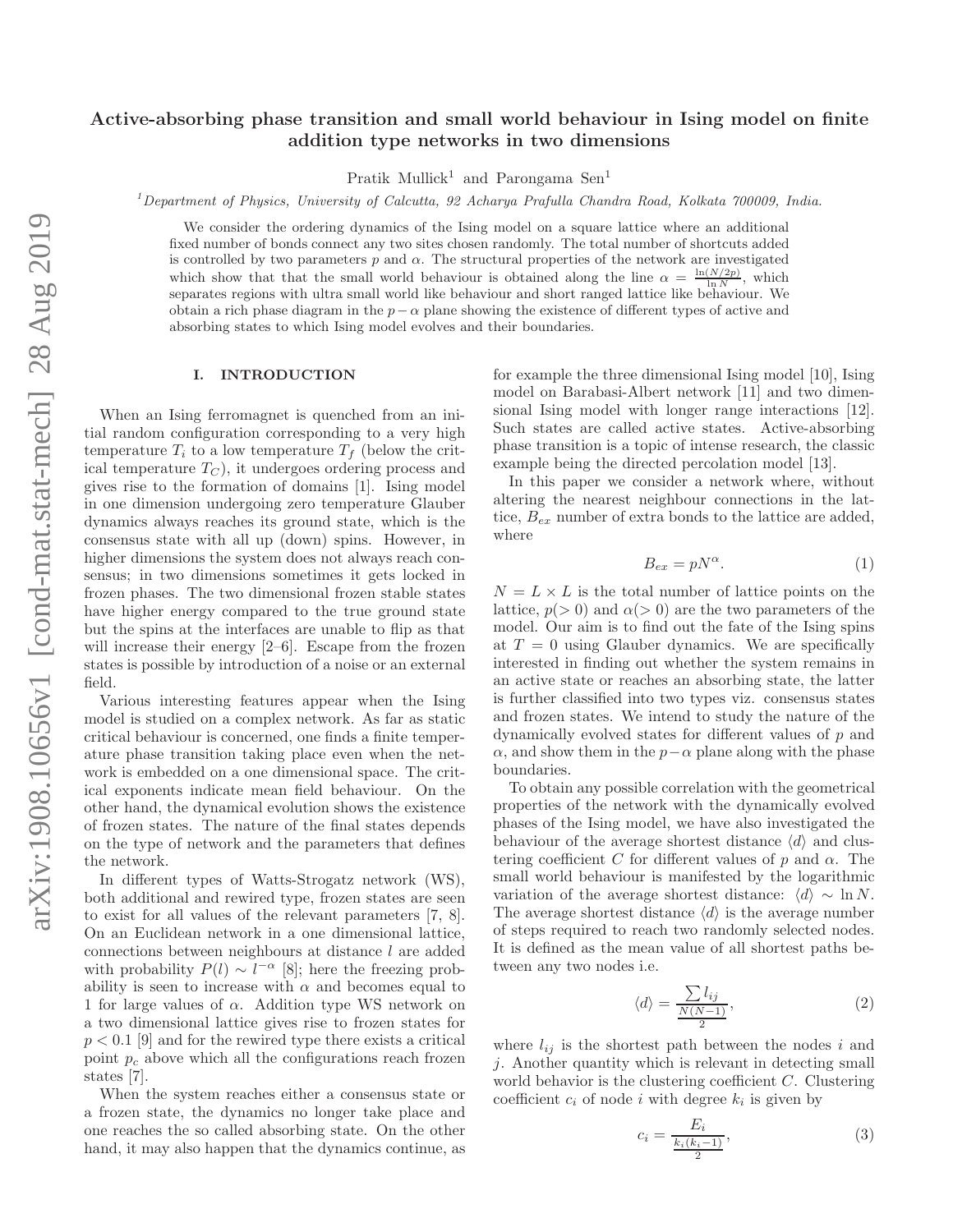

FIG. 1: Variation of average shortest distance  $\langle S \rangle$  with system size L for several values of  $\alpha$  keeping  $p = 0.5$ .

where  $\frac{k_i(k_i-1)}{2}$  is the number of possible edges between  $k_i$ neighbours and  $E_i$  is the number of edges that actually exist. The average clustering coefficient is given by  $C =$  $\frac{1}{N} \sum_i c_i$ . Networks with a small value of  $\langle d \rangle$  ( $\mathcal{O}(\ln N)$ ) together with a clustering coefficient much larger than the corresponding random network are termed as small world network.

### II. DETAILS OF THE MODEL AND QUANTITIES CALCULATED

We consider the Ising spins on the sites of a square lattice of dimension  $L$  undergoing energy minimising single spin flip Glauber dynamics following a zero temperature quench. The Hamiltonian for the corresponding interaction between the spins is given by

$$
H = -\sum_{\langle ij \rangle} J_{ij} s_i s_j,\tag{4}
$$

where  $s_k$  denotes the spin on the k-th site, the strength of interaction  $J_{ij} = 1$  between spins at sites i and j.  $\langle ij \rangle$ denotes summation over connected sites  $i$  and  $j$ . We use periodic boundary conditions and random asynchronous dynamics. To add the shortcuts we randomly pick two lattice points which are not the nearest neighbours of each other and create a bond between them. This step is repeated until the total number of extra connections is  $B_{ex}$ . We perform simulations up to a maximum time of 15N Monte Carlo steps. The maximum system size simulated is  $L = 64$ .

We first calculate the small world features of the network. To characterise the small world behaviour we calculate average shortest distance  $\langle d \rangle$  and clustering coefficient C for several values of  $\alpha$  keeping p fixed. These studies were performed by taking average over 100 different initial network configurations.

Ising model in two dimensions undergoing zero temperature Glauber dynamics can give rise to three types of final states viz. consensus states, frozen states and



FIG. 2: Variation of clustering coefficient  $C$  with system size L for several values of  $\alpha$  keeping  $p = 0.5$ .



FIG. 3: Variation of average shortest distance  $\langle d \rangle$  with system size L for (a) regular lattice at  $p = 0.5, \alpha = 0.2$  and for (b) ultra small world network  $p = 0.5, \alpha = 1.2$ . The data clearly shows that (a)  $\langle d \rangle \sim L$  for the regular lattice. and (b)  $\langle d \rangle$  ∼ log log L for ultra small world network. Inset of (a) shows the variation of  $\nu$  with  $\alpha$ .

active states. We therefore, as a function of  $\alpha$ , measure fraction of consensus states  $c_f$ , fraction of frozen states or the freezing probability  $f_p$  and fraction of active states  $a_f$ . Consensus states are easily detected by value of magnetisation being equal to  $\pm 1$ . To differentiate between frozen states and active states, we calculate the fraction



FIG. 4: Variation of clustering coefficient  $C$  with system size L for ultra small world region at  $p = 0.5, \alpha = 1.3$ . The data clearly shows that  $C \sim L^{-3/2}$ . Inset shows the variation of  $\mu$ as a function of  $\alpha$ .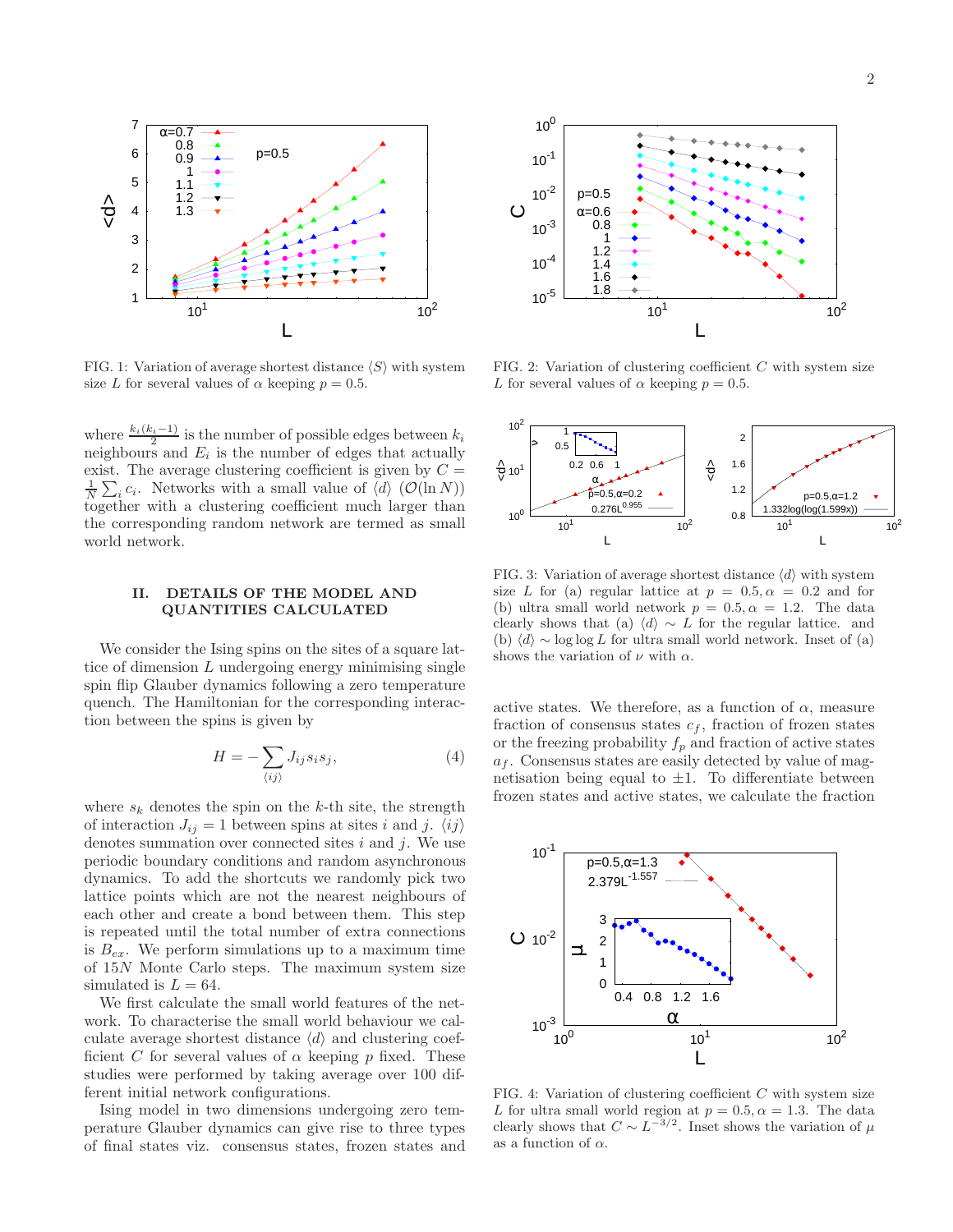

FIG. 5: Variation of fraction of consensus states  $c_f$ , freezing probability  $f_p$  and fraction of active states  $a_f$  as a function of  $\alpha$  keeping  $p = 0.1$  for two different system sizes.



FIG. 6: Variation of fraction of spin flips  $S_t$  as function of time t for several values of  $\alpha$  keeping  $p = 0.1$  for a  $32 \times 32$ system.

of spin flips  $S_t$  as a function of time; a steady state nonzero value of  $S_t$  denotes an active state. We consider 50 different network configurations and corresponding to each network configuration we consider 100 different initial spin configurations.

#### III. RESULTS

#### A. Small world properties of the network

The variation of average shortest distance  $\langle d \rangle$  (Fig. 1) and the clustering coefficient  $C$  (Fig. 2) are studied as a function of the system size L for several values of  $\alpha$ keeping  $p = 0.5$  fixed.

For  $\alpha = 1$ , we find that  $\langle d \rangle \sim \log L$  and  $C \sim L^{-2} \sim$  $N^{-1}$ , which denotes the small world behaviour. For  $\alpha$  < 1, we see that  $\langle d \rangle \sim L \sim N^{1/2}$  (Fig. 3(a)) and C shows a faster decay with  $L$ , representing regular lattice like behaviour. The clustering coefficient is basically zero for the original lattice. For  $\alpha > 1$ , it is observed that  $\langle d \rangle \sim$ 

log log N (Fig. 3(b)) and  $C \sim L^{-3/2} \sim N^{-3/4}$  (Fig. 4), as in an ultra small world network [16]. Hence for  $\alpha < 1$ , the behaviour is characteristic of a short range lattice which for convenience we refer to as a regular lattice.

We also attempt a power law fitting for the variation of  $\langle d \rangle$  as a function of L as  $\langle d \rangle \sim L^{-\nu(\alpha)}$ , and plot the variation of  $\nu$  as a function of  $\alpha$  (inset of Fig. 3(a)), keeping  $p = 0.5$  fixed. Algebraic decay of C vs L curves were also observed  $(C \sim L^{-\mu})$ , and the exponent  $\mu$  was plotted as a function of  $\alpha$  (inset of Fig. 4), keeping  $p =$ 0.5 fixed.

It is known that if  $N/2$  bonds are added randomly to the lattice one gets a small world network [15]. For less than  $N/2$  number of extra bonds, the system shows characteristics of regular lattice and in the region with greater than  $N/2$  number of extra bonds the system gradually approaches the behaviour of ultra small world [16]. Since ultimately the number of extra bonds is what actually matters for a fixed  $N$ , we expect the equation for the curve corresponding to small world network with  $B_{ex} = N/2$  should be

$$
x = \frac{\log(N/2p)}{\log N}.
$$
 (5)

This line acts as a boundary between regular lattice behaviour and ultra small world behaviour.

 $\epsilon$ 

## B. Dynamically evolved states of the Ising model on the network

We calculate the fraction of the different types of evolved state as a function of p and  $\alpha$  (Fig. 5). It is easy to check the presence of a consensus state (discussed earlier). The fraction of spin flips  $S_t$  (Fig. 6) was studied to differentiate between two types of non-consensus states viz. active states and frozen states. For active states,  $S_t$  attains a steady non-zero value with time t. We also measure  $\langle S_t \rangle$ , the thermal average of the saturation value of  $S_t$  and study its variation with  $\alpha$ . The data shows a bell shaped peak with the peak occurring at  $\alpha \approx 1$  for  $p = 0.1.$ 

For low values of p and  $\alpha$  the system shows regular twodimensional lattice like behaviour  $f_p \approx 0.33$ ,  $c_f = 1 - f_p$ and  $a_f = 0$ . Keeping p fixed, when we increase  $\alpha$ , four distinct regions appear: (a) coexistence of consensus states and frozen states  $(a_f = 0)$  (b) coexistence of consensus states, frozen states and active states (c) coexistence of consensus states and active states  $(f_p = 0)$ (d) consensus states only  $(f_p = 0, a_f = 0)$ . The boundaries between these regions for a particular  $N$  should be marked by particular values of  $B_{ex}$ , say b, such that the variations are in the form

$$
\alpha = \frac{\log(b/p)}{\log N}.\tag{6}
$$

Therefore in the log-linear plot of the  $p - \alpha$  phase space the boundary curves will be straight lines with a negative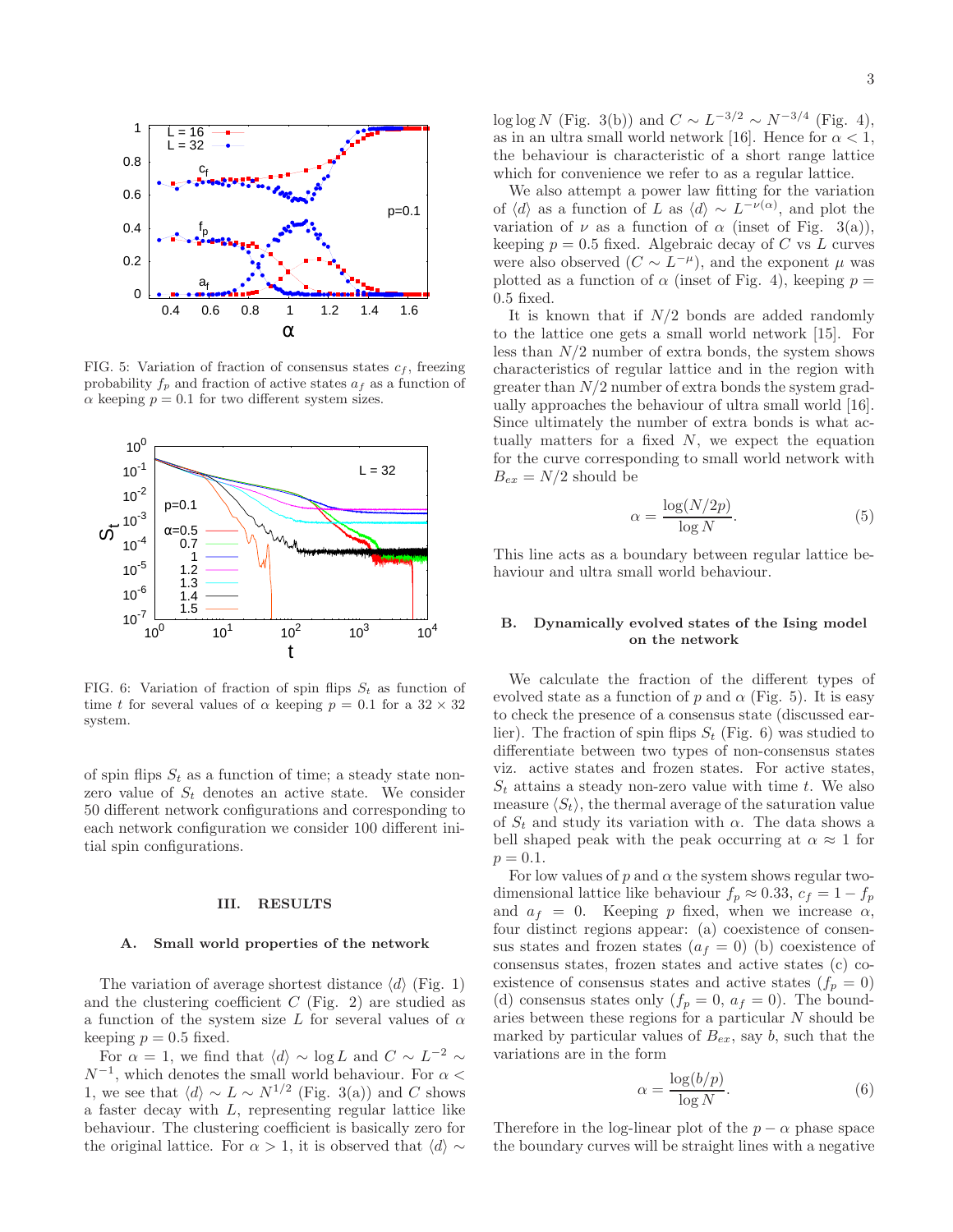

FIG. 7:  $\alpha - p$  phase diagram for  $L = 16$ . The yellow region: (a) coexistence of consensus states and frozen states; green region: (b) coexistence of consensus, frozen and active states; red region: (c) consensus states and active states, blue region: (d) consensus states only. The blue line indicates small world network, below the blue line: regular lattice like behaviour, above the blue line: ultra small world network.



FIG. 8: Same as Fig. 7 with  $L = 32$ .

slope. However  $b$  can be dependent on the system size  $N$ . For a fixed  $N$  it is sufficient to detect the boundaries from the results of a single value of p and different values of  $\alpha$ as presented is Figs. 7 and 8. The results, as expected shows finite size dependence.

### IV. DISCUSSIONS AND CONCLUSIONS

The maximum number of bonds that can be present in a lattice of total N points is  $\sim N^2/2$ . Hence for realistic values of  $p$  and  $\alpha$ , one must have

$$
pN^{\alpha} \le \frac{N^2}{2}.\tag{7}
$$

For a particular system size, one can determine the maximum value of  $p = p_{max}(L, \alpha)$  for a fixed  $\alpha$  and the realistic values should be inside the rectangles with sides  $\alpha$  and  $p_{max}(L, \alpha)$ . We note that such rectangles allow all



FIG. 9: Variation of  $b_1$ ,  $b_2$  and  $b_3$  with system size L.

possible states belonging to the four regions occurring in the phase diagram for large values of  $p$  and  $\alpha$ .

The yellow region in the phase diagrams corresponds to regular two-dimensional lattice like behaviour consisting of consensus and frozen states. As the number extra bonds is increased, active states are seen to appear in the system (green region), a behaviour corresponding to the higher dimensional lattice. Upon further increasing the number, the fraction of active states  $(a_f)$  increases. Eventually the system reaches states with fraction of consensus states  $c_f = 1$ , a characteristic behaviour of fully connected networks. So this single model encapsulates the behaviour of lattices for dimension  $d \geq 2$  by varying the values of the parameters appropriately.

We have studied the role of p and  $\alpha$  for small lattice sizes. Finite size effect will show up in the phase boundaries since  $\log N$  occurs in the denomination of Eq. (6). However, the variation of  $b$  with respect to  $N$  will also play an important role and one can study the critical values of  $B_{ex}$  which mark the boundaries between the different regions. We denote these critical values by  $b_1$ (separating region (a) and (b)),  $b_2$  (separating region (b) and  $(c)$  and  $b_3$  (separating region  $(c)$  and  $(d)$ ). We studied  $b_1$ ,  $b_2$  and  $b_3$  as a function of L as shown in Fig. 9. It is interesting to note that  $b_1$  and  $b_2$  have negligible dependence on system size while  $b_3$  shows an increase. This indicates that for very large lattices the region with purely consensus states will be practically non-existent for small  $p$  values as observed in [9].

We have studied geometrical properties of the Ising lattice on network for a single value of  $p$ , where the behaviour of the system shifts from regular two-dimensional lattice like behaviour to that of higher dimensions as we increase  $\alpha$ . This shift is characterised by the values of exponents  $\nu$  and  $\mu$ . For a different value of p the results will be qualitatively similar, but may show different numerical values depending on the position of  $p$  in the phase diagram.